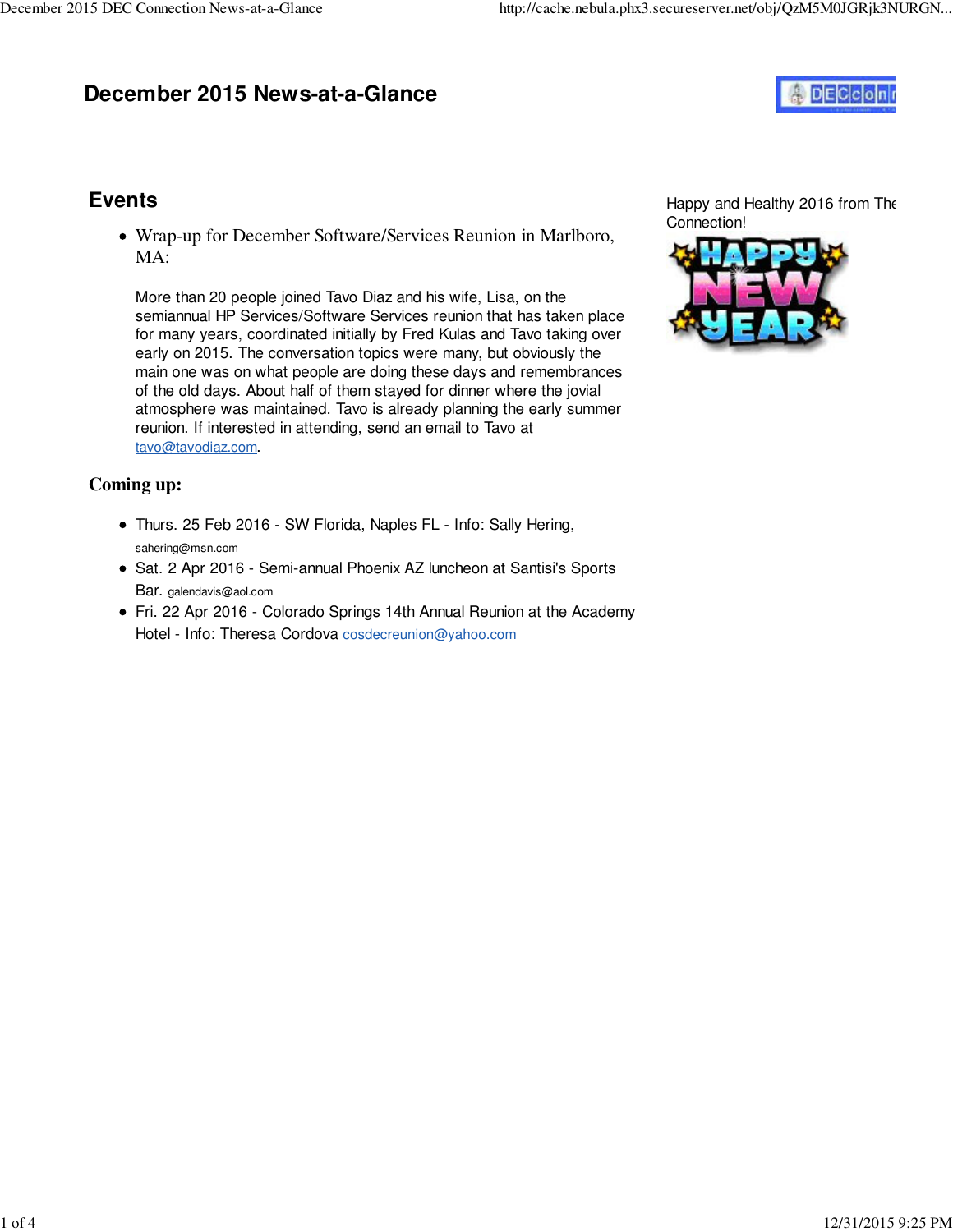## **DEC Connection Member News**

Welcome to renewing and new members: **Tony Bento (D.C.), Ned Berube (MA), Charlotte Cocke Conley (D.C.), Elva Guile (MA), Geoffrey Darnton (U.K.), Jay Fraze (CO), and Deborah Landwehr (NH).**

Just a reminder that dues are payable in January so please check if you are up for renewal. Thanks! **Membership Renewal Procedure:** Click this link to see if your membership is current in our Member Service Center and pay online with a credit card. If you have paid dues since 2010 you will be there - use the email address we have on file - no leading or trailing spaces - email [ava@decconnection.org fo](mailto:ava@decconnection.org)r help.

- You can also join us (or renew) at [www.decconnection.org/join-online.htm](http://www.decconnection.org/join-online.htm)
- You can also send a check to The DEC Connection, c/o Bob Moore, 28 Fernglade Rd., Burlington MA 01803. \$10 for 1 year, \$25 for 3 years.
- If you prefer to use your PayPal account directly (not via our website), use our payment address: [registrations@decconnection.org - d](mailto:registrations@decconnection.org)o NOT use any Board member's personal email address.



**Staying on our email list:** Our newsletter contact manager removes names if the recipient mail server sends a rejection notice. If you haven't received DEC Connection's News-at-a-Glance in a while, or you changed your email address, re-register for our free e-news at: <http://www.decconnection.org/mail.htm>

#### **DEC Connection Member NewsBytes**: send yours to:

[ava@decconnection.org](mailto:ava@decconnection.org). See our NewsByte archive page.

New member **Jay Fraze** writes: I worked in Sales for the DEC Financial District in NYC. Now I live in Denver, CO. On the Board of the Cherry Creek Chamber of Commerce and work there part time recruiting new Chamber members & sponsors. Also on the Board of the Cherry Creek Theatre.

[jfraze1@gmail.com](mailto:jfraze1@gmail.com)

- **Jerry Bernath** writes: I just received a email from **Romeo Giussoni** who worked for Digital in HK when I also was there. He now lives in Switzerland as does his son who recently went to Italy and the Ferrari plant. Read what he said AND LOOK AT THE FRONT OF THE RACECAR! Photo at right. [bernathbibi@gmail.com](mailto:bernathbibi@gmail.com) From **Romeo**: Christian was visiting this week in Modena, Italy the Ferrari factory and its museum. (Photo at right.) Another century that was, DIGITAL was alive and kicking ... and sponsoring Ferrari.
- **Barrie Hunter** sent some nostalgia: I spent nearly all of 1968 and 69 in the same room with the PDP6 referenced here (click for link) - seems like (and I guess it was) a lifetime ago. To think this beast (the PDP-6) took up an entire room and had less memory and less bandwidth than the iPad I'm typing this on. barrie.[hunter@earthlink.net](mailto:hunter@earthlink.net)

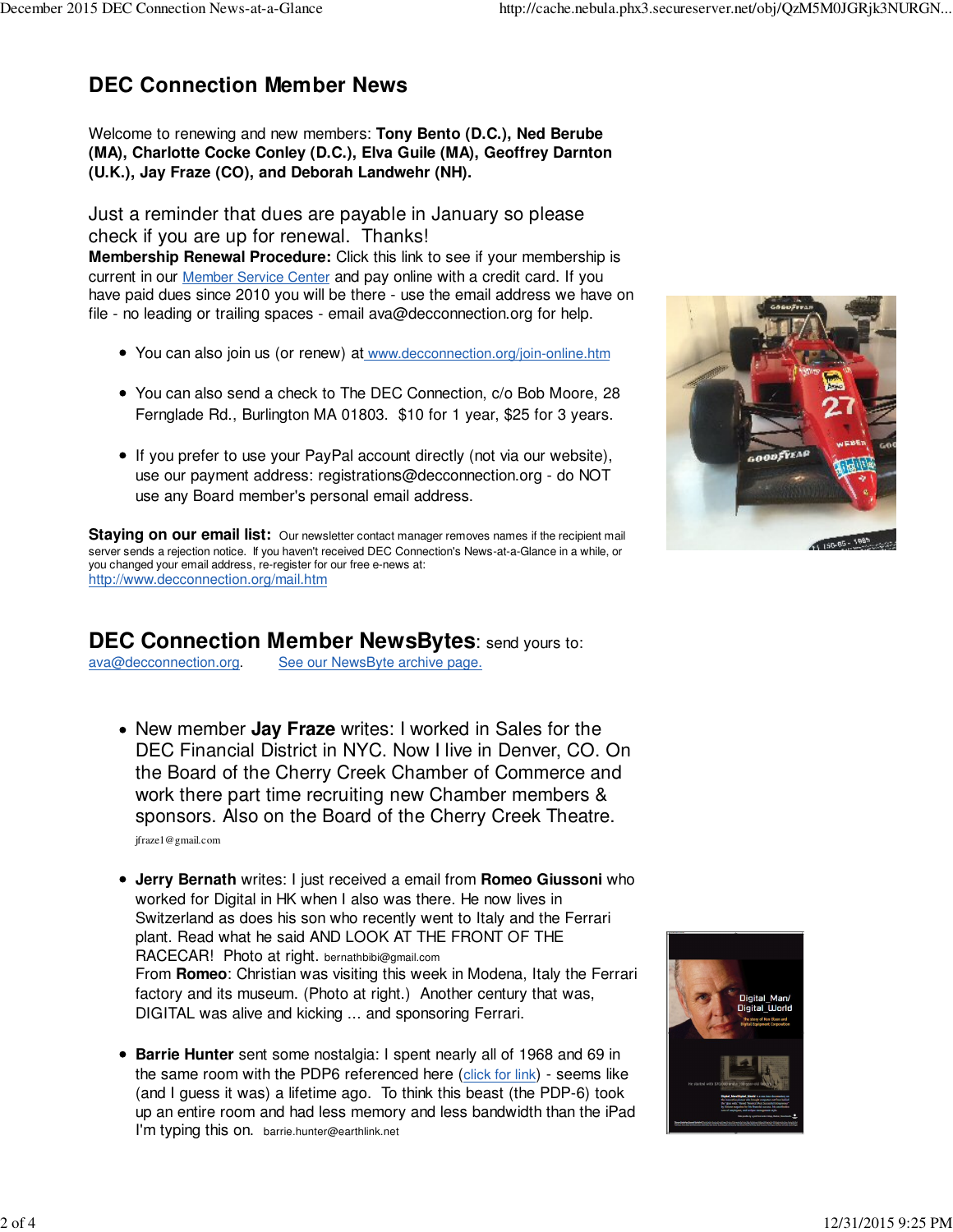### **Sad News Department**

Sadly, we have some deaths of former Digital employees to report:

- **Denis Reynolds Camp,** 71, Colorado Springs, 2 Dec 2015
- **Frank Digilio**, 84, Sandwich MA, 11 Dec 2015
- Details are on our **Memorial Page**.

# **Website Updates**

- **Where to Donate your Digital Equipment gear**
- US - **Medicare webinar presentations and Q-and-A** now online: Medicare is much more complex than one would think... and there can be some expensive surprises. The presentations and Q-and-A from the HPAA Medicare webinar are now online. Both speakers are very experienced, succinct, and practical.

**<http://www.hpalumni.org/medicare>**

- Part 1 -- Medicare Explained -- with Heads Up Warnings, by non-profit health insurance counselor Connie Corrales.

- Part 2 -- Medicare for HP Retirees, by Aon Retiree Health Exchange analyst David Rew.
- Part 3 -- Q and A. Again thanks to Curt Gowan for this valuable advice.
- The independent Hewlett-Packard Alumni Association has a page on stock and options issues:

**http//**[www.hpalumni.org/stock](http://www.hpalumni.org/stock) (Membership not required)

- A handy list of health-related resources for "near-seniors" is on our Links page.
- If you know someone who has been offered the HP 2014 U.S. Phased Retirement Program, please send them this link: <http://www.hpalumni.org/PRP> This independent site has advice and reference info from HP alumni who have gone through previous retirement/layoff cycles. We also have an email list for updated info and moderated

discussions. Thanks to Curt Gowan for this info.

- Know someone who is leaving HP? Please pass the word to anyone leaving HP to use the HP Alumni Association's "ASAP Checklist" immediately. It has advice and mutual help -- developed by HPAA members -- on the many things you have to do before you lose access to HP's internal systems. Thanks to Curt Gowan for this posting. Go to <http://www.hpalumni.org/asap> (HPAA membership not required.)
- The PBS video of the documentary about Ken and the history of DEC, Digital\_Man/Digital\_World, is available online (\$25+s/h) from the PBS store: <http://www.shoppbs.org/product> /index.jsp?productId=13315614

It's a wonderful hour-long nostalgia trip. Enjoy! For those who prefer to watch the free version on their computers, the URL is: [http://video.wfyi.org/video/2282149336/](http://video.wfyi.org/video/2282149336)

Use your **MEMBER SERVICE CENTER**! Use the gold Member Login button if you have paid dues since 2010. There are queries to find members in your area, and forms to submit to update your profile, send your news, DEC stories, and business listings for our public online yellow pages. You can check your dues status and renew your membership online. You can email a small photo for your profile, access or request membership in our LinkedIn Group, and send info for articles

such as Featured Entrepreneur.

- **DEC Stories submitted by our members and readers We are still collecting your unusual,** humorous or just favorite DEC stories. Email them to [webmaster@decconnection.org](mailto:webmaster@decconnection.org). They should be one page or less and be entertaining to our members. Click on this link.
- Featured Member Entrepreneur Email webmaster with details 2-3 paragraphs about your business and your photo.
- If you are a member you are entitled to join our Linked In DECconnection Group. Request from within LinkedIn to be added or email webmaster.